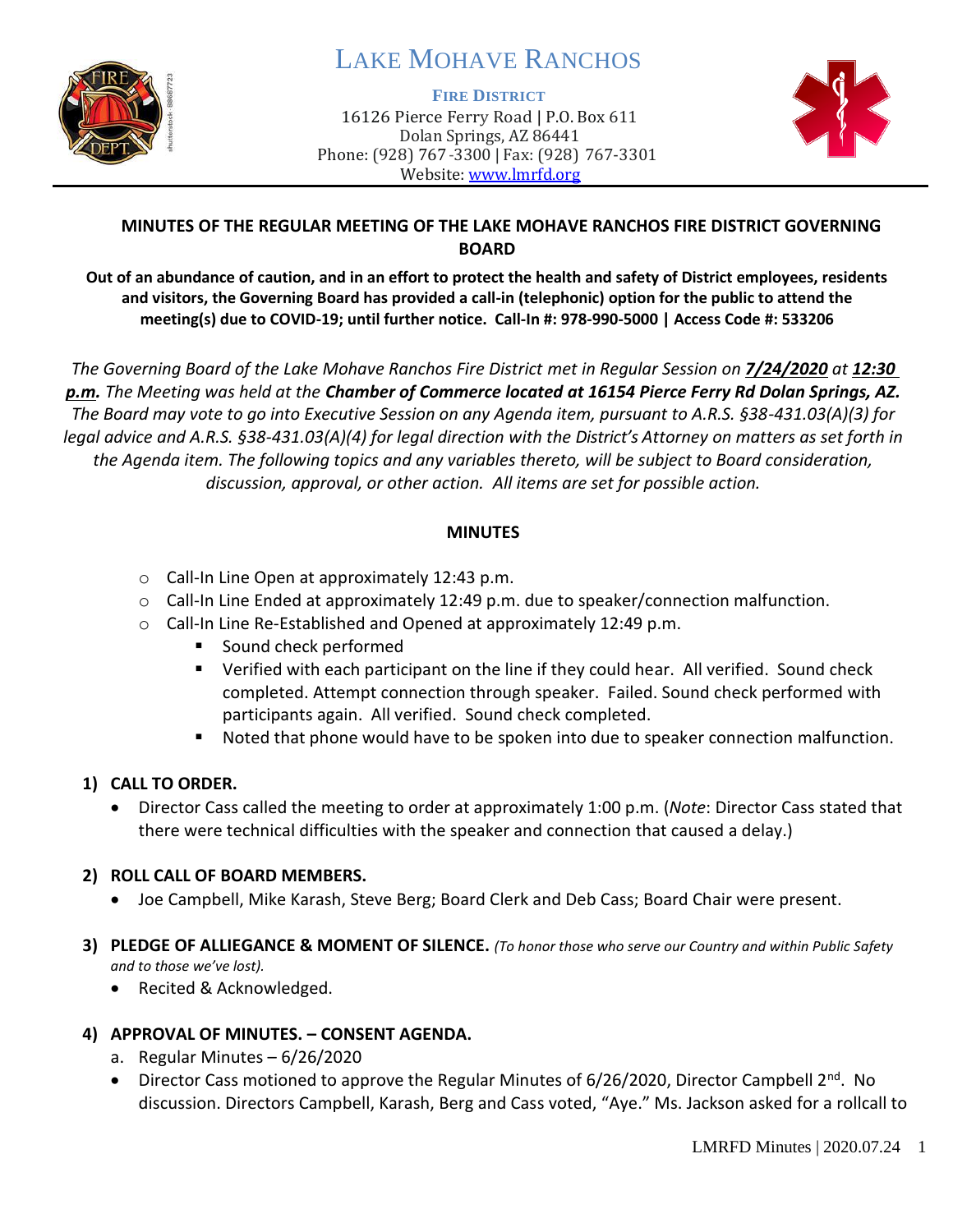verify votes. Motion carried, unanimously.

- b. Executive Minutes 6/26/2020
- Director Cass motioned to approve the Executive Minutes of 6/26/2020, Director Karash 2<sup>nd</sup>. No discussion. Directors Karash, Campbell, Berg and Cass voted, "Aye." Motion carried, unanimously.

# **5) REPORTS.**

a. CHIEF'S REPORT. (The governing body may not propose, discuss, deliberate or take legal action on this matter unless the specific matter is *properly noticed for legal action. Therefore, action taken as a result of the Chief's report will be limited to directing staff to study the matter or scheduling the matter for further consideration and discussion at a later date. (A.R.S. 38-431.02.K.)*

Chief's Report- June {Regular Meeting} -2020

#### **RUN REPORT:**

- EMS CALLS: 35
- PUBLIC ASSISTS: 6
- FIRE CALLS: 6
- ILLEGAL BURN: 7
- FALSE ALARM: 6
- CANCELLED EN ROUTE: 5
- MUTUAL AID CALL: 1
	- **TOTAL: 66** 
		- MEADVIEW COVERAGE DAYS FOR JUNE: 12

#### **MEETINGS/CONFERENCES/TRAININGS:**

- 6/4/20 Conference call with DHS
- 6/9/20 Run-Review (zoom)
- 6/9/20 Provider Meeting
- 6/9/20 Communications Meeting
- 6/11/20 Lexipol web meeting (with Karen)
- 6/17/20 Lexipol web meeting (with Karen)
- 6/17/20 RAC grant meeting
- 6/23/20 Securis Kick Off Meeting (zoom) (with Karen)
- 6/23/20 Calea panel (zoom)
- 6/25/20 Communications Meeting with KFD & Kingman Dispatch (zoom)
- 6/28/20 MCFOA (zoom)
- 6/30/30 Lexipol web meeting (with Karen)

#### **DISTRICT PROPERTIES:**

- St. 41: Damage to bay door (Chief Winn stated this was damage he caused, and it is in process of being repaired)
- Station 43: Bay door malfunctioning

#### **DISTRICT VEHICLES:**

• Brush 416: Cooling system (repaired)

• Damage to Water Tender ladder rack (pending repair) (Chief Winn stated he was operating this vehicle and GVFD apparatus sustained mirror damage, and he spoke to the Chief from GVFD about the incident noting they both discussed a resolution).

• Engine 431: Tire and rim damage (repaired) (Director Karash inquired about how the damage occurred and Chief Winn noted he was not the operator of this vehicle and cannot speak to what the driver operator was doing. Director Karash wanted to know if it could have been prevented, Chief Winn stated all damage can be preventable, as far as accidents go if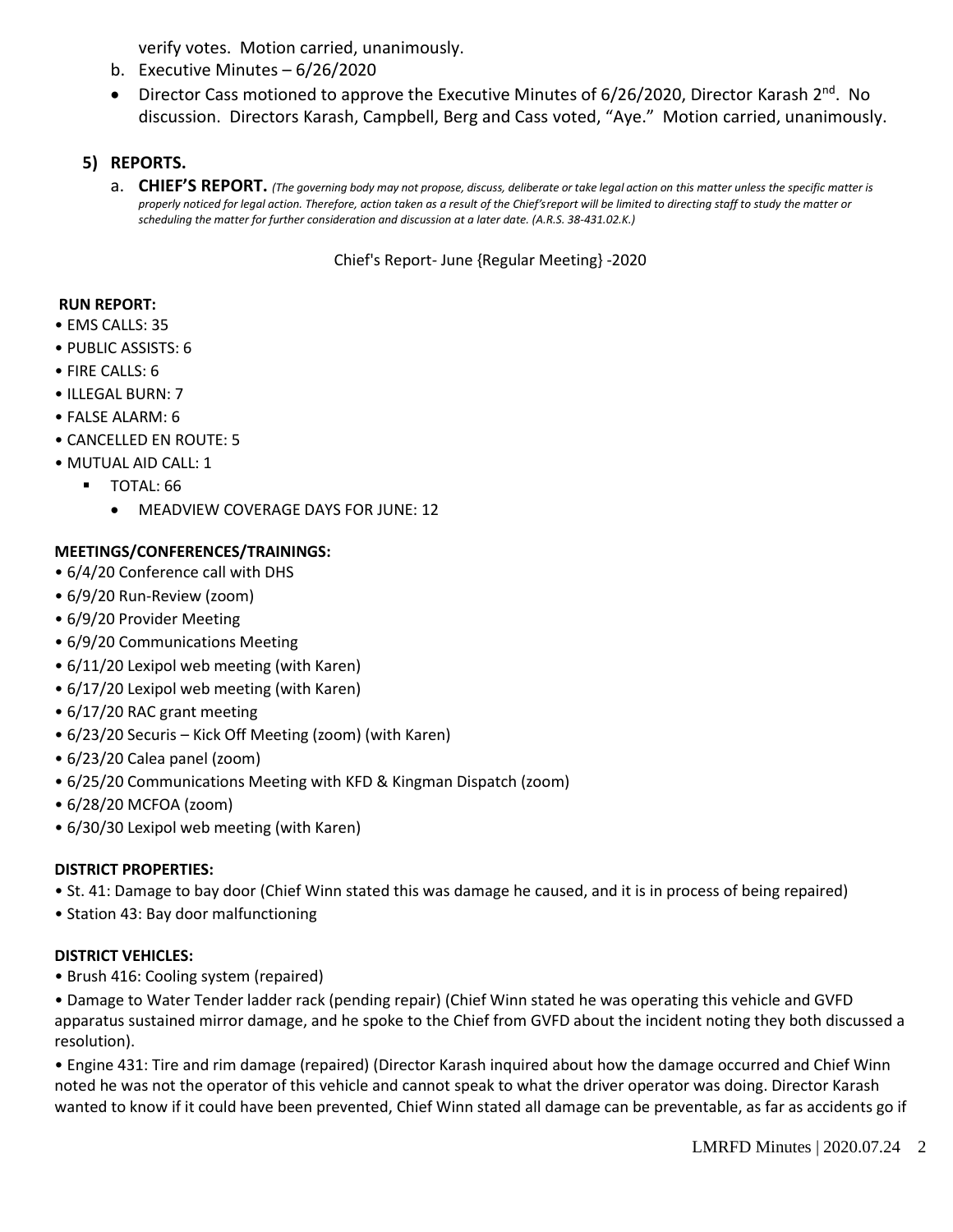you can imagine what the accident can be you can prevent it, when you look at it from risk management, however in the real world that doesn't work quite as well on paper).

- A Member of the Public spoke, stating they were having a hard time hearing the questions asked.
- Water Tender 418: Tire damaged (repaired)

• Rescue 415: Antenna damaged (repaired) (Chief Winn stated the antenna was found in the back of the truck; nobody knows how it was damaged).

- Brush 426: antenna damaged (repaired)
- Water Tender 428: PTO driveline damaged (repaired)

#### **PROJECTS IN THE WORKS:**

- Grant research
- Rate Increase inquiry (DHS)
- Prioritizing Station and Vehicle repairs
- Image Trends Report training (upcoming)
- Incident Report training (upcoming)
- Delays with prior QuickBooks set up to complete set up of new QuickBooks

# b. **FINANCIAL REPORT(S).**

- *1.* Review and approval: June 2020 Financial Report(s). *(The financial report(s) are to be reviewed and approved by the Board).* (Administration)
- Chief Winn provided the June 2020 Financial Report as follows:
	- o Total Monthly Expenditures was \$111,194.90 (includes prepaid annual Worker's Compensation and prepays for June's vendors to close out Fiscal Year End).
	- o Total Warrant Revenue (includes property taxes, FDAT and Interest) \$35,540.14
	- o Total Ambulance Revenue \$14,785.90
	- o Miscellaneous Income \$10.00
		- Total Monthly Revenue \$50,336.04
		- Total Warrant Account Register Balance as of 6/30/2020 \$587,018.05
		- Total Wells Fargo Account Register Balance as of 6/30/2020 \$27,063.80

• Fiscal Year Carry-Over was \$614,081.85 and prior Fiscal Year Carry-Over was \$564,916.54 for a difference of \$49,165.31 increase. The estimated Carry-Over shown on the Budget in amount of \$625,000 included a projected Ambulance Revenue. The Ambulance Revenue decline in lieu of COVID-19 caused a variance of less \$10,918.15, as compared to prior years significant Ambulance Revenue without COVID-19 posed restrictions.

- A Member of the Public asked where they could read this report, Director Cass noted within the next 3 days or so it would be posted to the Website on Monday, Tuesday, or Wednesday.
- Director Cass motioned to approve the June 2020 Financial Reports, Director Campbell 2<sup>nd</sup>. No discussion. Directors Campbell, Karash, Berg and Cass voted, "Aye." Motion carried, unanimously.

# **6) REGULAR BUSINESS.**

- a. Discussion and possible action regarding: Consideration of updates for possible approval re: Intergovernmental Agreement re: Kingman Dispatch Service and the Lake Mohave Ranchos Fire District. (Administration)
	- Chief Winn stated this was part of the meeting he attended with Calea and there were slight updates provided, noting they were highlighted, and the Intergovernmental Agreement needed approved and signed again. Director Berg asked if our Attorney needed to review it. Ms. Jackson noted that the District's Attorney needs to sign it. Director Cass said, "So, he will be reviewing it anyways." A Member of the Public spoke about a hearing issue. Director Cass motioned to approve the Intergovernmental Agreement with Kingman Dispatch and the Lake Mohave Ranchos Fire District. Director Campbell 2<sup>nd</sup>. Director Berg had a concern with doing something without the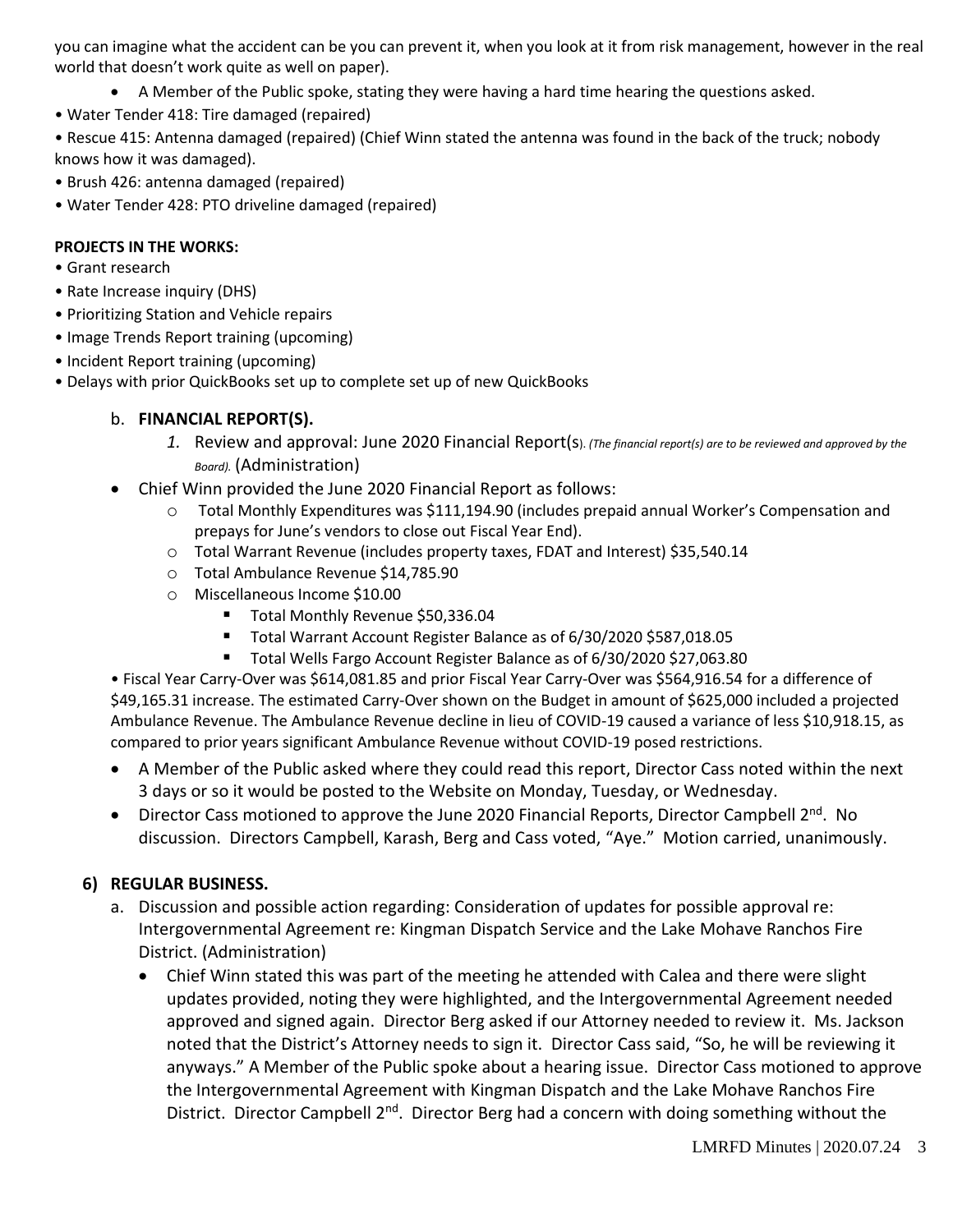Attorney approval, but also noting the delay and cost factor involved as well. A Member of the Public asked who made that statement. Director Cass responded, "Director Berg." Directors Campbell, Berg, Karash and Cass voted, "Aye." Motion carried, unanimously.

- b. Discussion and possible action regarding: Possible approval re: Intergovernmental Agreement re: National Park Service (Lake Mead National Recreation Area and the Lake Mohave Ranchos Fire District); Local Operating Agreement. (Administration)
	- Chief Winn explained the current Agreement expires the end of July and noted this is for Mutual Aid with some training from each organization so long as it doesn't cost extra. A Member of the Public stated he understood that was the Chief that made that statement, but he didn't know. Director Cass confirmed it was the Chief speaking. A Member of the Public stated it would be helpful to hear the names of who's speaking, Director Cass replied, "Ok." Director Cass motioned to approve the Intergovernmental Agreement with the National Park Service and the Lake Mohave Ranchos Fire District, Director Berg and Director Campbell 2<sup>nd</sup>. Ms. Jackson asked for a rollcall on the 2<sup>nd</sup>. Director Cass stated Director Berg was the 2<sup>nd</sup>. No discussion. Directors Berg, Campbell, Karash and Cass voted, "Aye." Motion carried, unanimously.
- c. Discussion and possible action regarding: Possible approval re: Resolution 2020-006 re: Arizona Department of Emergency and Military Affairs Designation of Applicant's Agent, Primary PA Coordinator and Alternate PA Coordinator; and possible approval of Arizona Department of Emergency and Military Affairs Designation of Applicant's Agent Forms re: same. (Administration)
	- Chief Winn explained this is for approval to apply for and provide any information for Grants. Director Cass motioned to accept Resolution 2020-006, Director Campbell 2<sup>nd</sup>. Directors Campbell, Berg and Karash voted, "Aye." A Member of the Public asked who made the motion. There was no vote recorded from Director Cass. Vote carried, by majority.
- d. Discussion and possible action regarding: Possible approval re: Resolution 2020-007 re: Annexation of Elmore property. (Administration)
	- Ms. Jackson read aloud the portion pertaining to the Elmore property for Annexation request. Director Cass motioned to accept Resolution 2020-007, Director Campbell 2<sup>nd</sup>. No discussion. Directors Campbell, Berg, Karash and Cass voted, "Aye." Motion carried, unanimously. A Member of the Public spoke (inaudible). Director Cass advised they only have public comments at the end of the Meeting. A Member of the Public (Douglas) spoke inquiring about who was speaking. Director Cass stated, "We are trying our best to let you hear us, but we keep getting interrupted on your end also, we are trying to make this as easy as possible." Member of the Public, Douglas spoke about a hearing issue and Director Cass noted the Bluetooth speaker has issues they will try to fix it for next month, she explained there is a Call to the Public at the end of the meeting.
- e. Discussion and possible action regarding: Possible approval re: Lake Mohave Ranchos Fire District Organizational Chart re: update. (Administration)
	- Chief Winn explained the Organizational Chart was updated to reflect how our District is organized, also noting the Volunteer Coordinator was updated to Volunteer Fire Coordinator. Director Cass motioned to approve as provided the Organizational Chart. Director Campbell 2<sup>nd</sup>. No discussion. Directors Campbell, Berg, Karash and Cass voted, "Aye." Motion carried, unanimously.
- f. Discussion and possible action regarding: Possible approval of Lake Mohave Ranchos Fire District Policies re: Firefighter Code of Ethics, Policy 100 (Fire Service Authority), Policy 101 (Chief Executive Officer), Policy 102 (Oath of Office), Policy 103 (Policy Manual), Policy 200 (Organizational Structure), Policy 207 (Minimum Staffing Levels), Policy 305 (Response Time Standards) and possible approval of format change of Article 61 updated to Policy 1046 (Holidays). (Administration)
	- Chief Winn explained this is part of the ongoing meetings with Lexipol, Karen and himself. Chief Winn explained these policies have been completed and explained the format change for the Holidays policy, noting the wording didn't change as it was previously approved, just the format.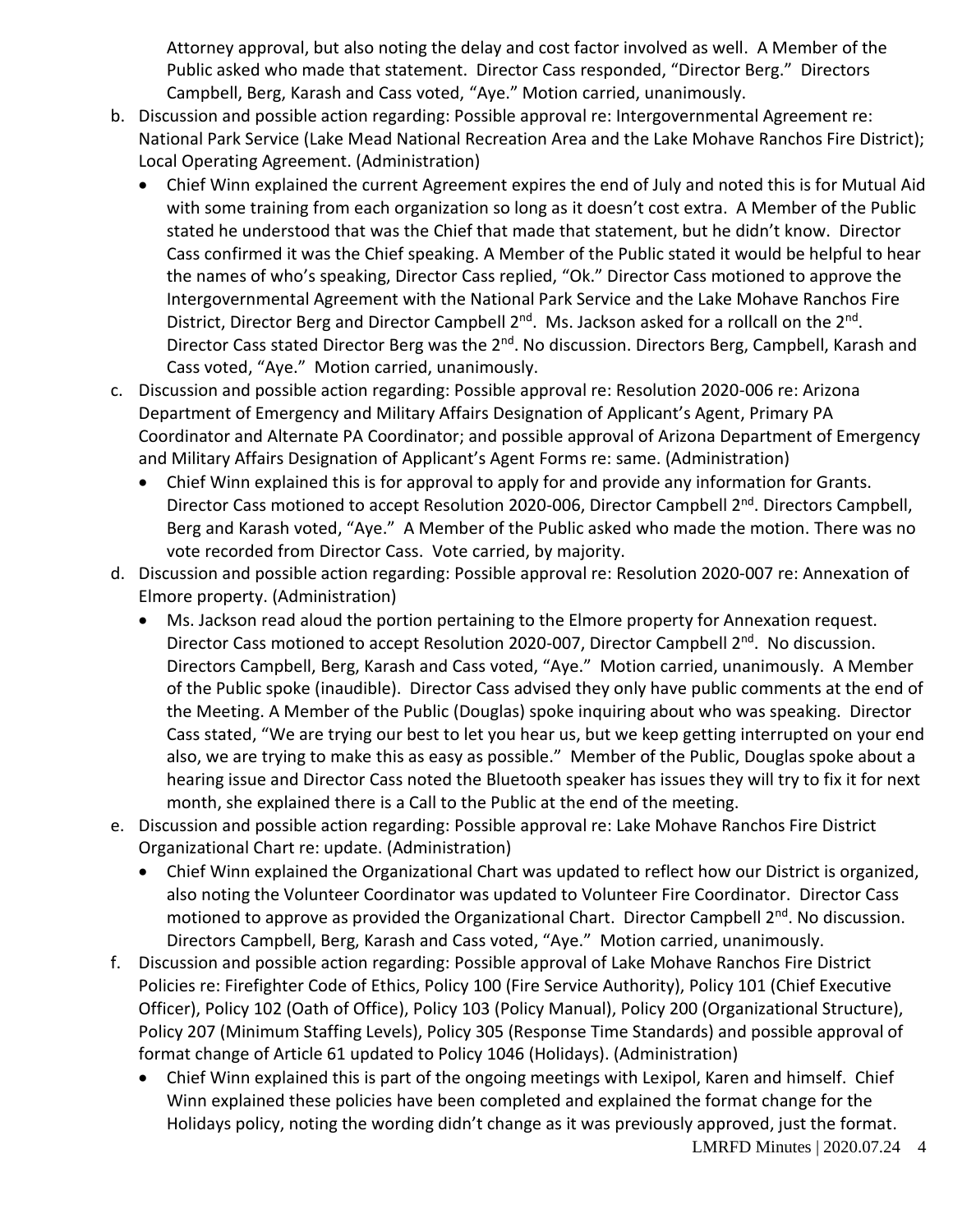Director Cass motioned to approve Policy 100, Policy 101, Policy 102, Policy 103, Policy 200, policy 207, Policy 305 and Policy 1046. Director Campbell 2<sup>nd</sup>. Director Berg discussed the Fire Code noted in Policy 103, asking if the Lake Mohave Ranchos Fire District had adopted the International Fire Code, he explained Code Enforcement of the International Fire Code is extremely difficult and there will be conflict with County codes as well, noting he's run into this in the past. Chief Winn stated he wasn't sure if it's been adopted previously or by this Board. Chief Winn explained the Board could approve that with exclusion of the Fire Code in that Policy. Director Berg asked Director Cass to amend the motion to exclude that portion, Director Cass 2<sup>nd</sup> the amendment to be accepted. Ms. Jackson noted to accept that for the amendment. Director Cass replied, "Ok." Directors Campbell, Berg, Karash and Cass voted, "Aye." Motion carried, unanimously.

- g. Discussion and possible action regarding: Possible approval of revisions/updates re: Lake Mohave Ranchos Fire District Board By-Laws/Manual. (Administration)
	- Chief Winn noted this was an update to the Board By-Laws. Member of the Public, Douglas asked what the updates were. Director Cass explained some of the laws and verbiage were updated. Director Cass motioned to approve the By-Laws and Manual effective today, Director Campbell 2<sup>nd</sup>. No discussion. Directors Campbell, Berg, Karash and Cass voted, "Aye." Motion carried, unanimously.
- h. Discussion and possible action regarding: Hardship re: Request for Write-Off in the amount of \$184.75. (Administration)
	- Chief Winn noted these are taxpayers in the District that insurance paid a portion of and they were left with a remaining balance they were asking to be written off due to financial hardship. Director Berg asked if this was related to a previous one the Board already discussed. Chief Winn explained that was a separate one with the Pincus Law Firm. Chief Winn explained the billing company, or the individual may reach out with this type of request. Director Berg asked for a reason to be provided for this request without providing any confidential information. Chief Winn stated its fixed income. Ms. Jackson stated the requester also received it from KRMC, noting that is where part of there request to LMRFD has come from. Director Cass included Item I into the discussion.
	- Chief Winn explained Item I is a Non-Transport, noting the person is a taxpayer in the District. Chief Winn explained this is part of the training he spoke of in his Chief's Report, with Reports. Chief Winn stated they called 911 and didn't want to be transported, but they were charged by the Insurance Company. Chief Winn stated, we really try not to do that if we don't take them and don't really do anything, other than vitals and check them out to make sure they are ok. Chief Winn explained if they go on a call where a significant amount of drugs and supplies are used they charge even for Non-Transport. Chief Winn explained the Report was written incorrectly, which caused the Billing Company to bill it and they shouldn't have, also noting this is also a taxpayer of the District as well. Member of the Public, Douglas spoke (interference of chairs moving, inaudible) and Director Cass explained for him to hold his questions to the Call to the Public.
	- Director Berg motioned to forgive Item H for \$184.75, Director Campbell 2<sup>nd</sup>. Director Cass asked the Chief to notify the billing company. Directors Berg, Campbell, Karash and Cass voted, "Aye." Motion carried, unanimously.
	- Director Cass motioned for Item I to write off the \$1,845.11 and direct the Chief to notify the Billing Company. Director Berg 2<sup>nd</sup>. Directors Berg, Karash, Campbell and Cass voted, "Aye." Motion carried, unanimously.
	- LMRFD Minutes | 2020.07.24 5 • Member of the Public Ellen Reh-Bower asked to speak, Director Cass acknowledged. There is an echo/feedback interruption on the line as Ms. Reh-Bower started to speak. Ms. Reh-Bower stated on Item H if you start writing off balances owed after insurance pays, that you'll have to write them all off or it's discrimination. Ms. Reh-Bower stated for Item I, if you put hands on, it's a call, it's a justified call, she explained refusals and billable, also concerned with the Ambulance just running up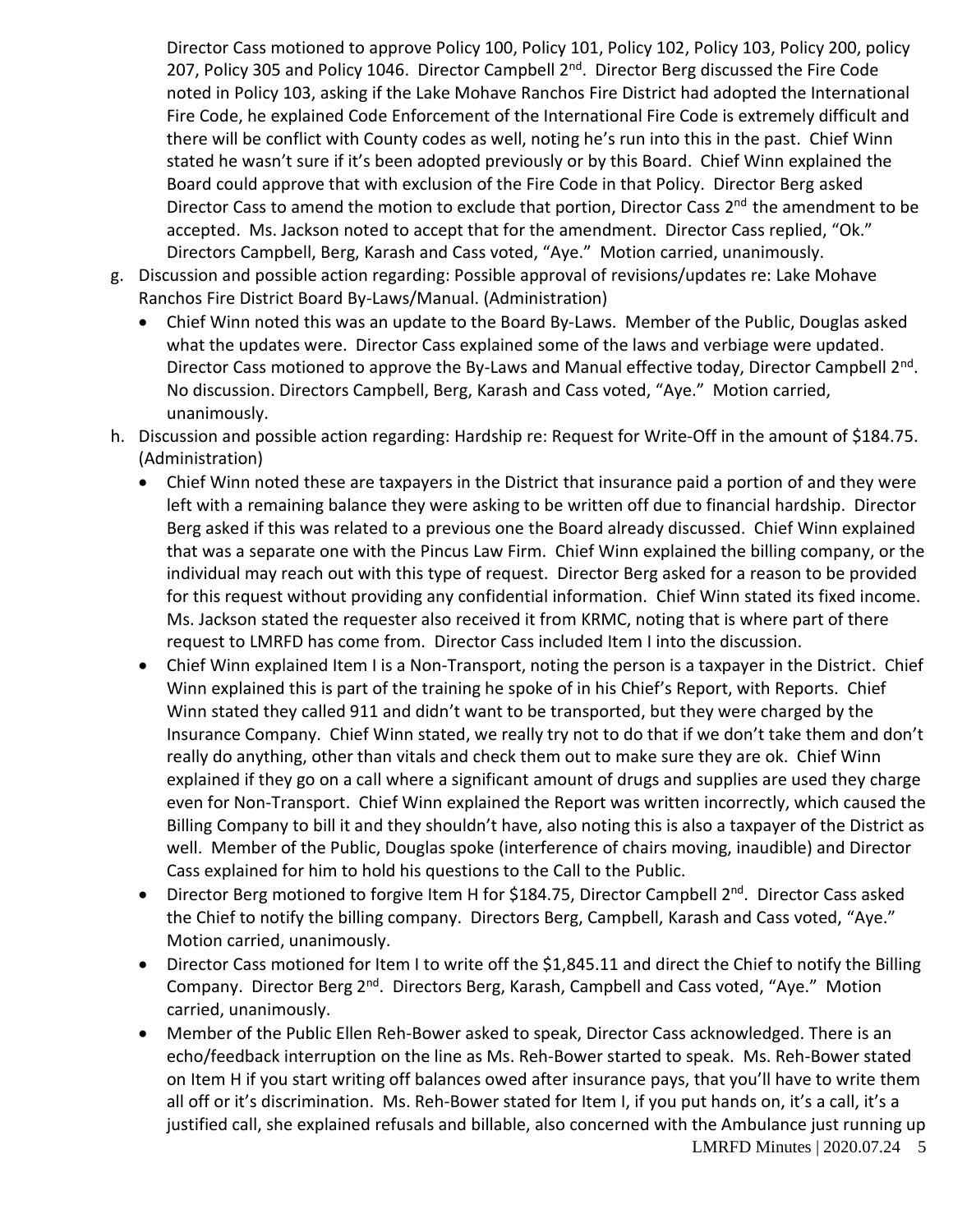and down the road doing blood pressure checks for nothing, stating, "We can't do that." Ms. Reh-Bower stated that DHS requires all calls be billed. Director Cass said, "Thank you."

- i. Discussion and possible action regarding: Hardship re: Request for Rate Reduction or Write-Off in the amount of \$1,845.11. (Administration)
	- Item combined with Item H.
- j. Discussion regarding: Lake Mohave Ranchos Fire District re: Election 2020 information. (Administration)
	- Ms. Jackson provided for information to the Board and public the upcoming election cost at approximately \$2,074.32. Information only.
- k. Discussion and possible action regarding: Vacated Board Member seat for appointment. (Cass)
	- Director Cass stated she was concerned that there are two people running for the Board who didn't apply for this position, noting she was hoping to see them apply for this open position. Director Cass stated she'd like to leave this open a little longer to August 14th to see and also accept more applications from individuals. Director Berg stated he agreed, noting that was an excellent point, stating there are people out there with strong opinions and maybe if they got on the Board things could go along a little smoother. Director Cass motioned to extend the open seat for applications to August 14<sup>th</sup> by 5 p.m. and direct Staff to update the Website information. Director Berg 2<sup>nd</sup>. Directors Berg, Campbell, Karash and Cass voted, "Aye." Motion carried, unanimously.
- **7) CALL to the PUBLIC.** *(The Fire District Board is not permitted to discuss or take action on any item(s) that are not on the Agenda that are raised in the call to the public. However, individual Board Members may be permitted to respond to criticism directed to them. Otherwise, the Board may direct that staff review the matter or that the matter be placed on a future agenda. The Fire District Board cannot discuss or take legal action on any issue raised during the Call to the Public due to restriction of the Opening Meeting Law).*
	- Ms. Jackson read aloud Ms. Reh-Bower's Call to the Public as received (inserted below).
		- o Greetings LMRFD Board Members! I would like to submit the following requests to the LMRFD Board for inclusion in the Call to the Public at the July 24, 202 Regular Meeting:
			- 1. Please restore posting of the videos of meeting to You Tube
			- 2. Please update monthly financial reports on the LMRFD website
			- 3. Please allow public attendance at the LMRFD public meetings. The County is doing it for their meetings, with observance of safety protocols, and they have a much higher attendance and risk factor than the LMRFD does.
			- Thank you, Ellen Reh-Bower
	- Douglas stated he had none.
	- Charlotte Kiffer requested the Board place on the Agenda for next month the end cost of the Ambulance Repair the Board authorized to Martin Swanty in February and requested an accounting of work done and paid for from February to June to Martin Swanty. Ms. Kiffer noted the people of the District could social distance and wear face masks to attend meetings, she suggested if the video camera needed repaired, to repair it or purchase a new one. She stated we can't hear or see what you're doing, noting they were doing the best that they could do, but it's not a very good system.

# **8) CONSIDERATION OF FUTURE AGENDA ITEMS.**

- Specified tabled items will move to following month's Regular Meeting, unless noted otherwise and/or pending additional information.
- **9) NEXT REGULAR BOARD MEETING DATE & LOCATION.** (Subject to change, notice/announcement will be posted via District Website, if any changes occur.)
	- 8/28/2020 Meadview, AZ (MCA) at 12:30 p.m.

# **10) ADJOURNMENT**.